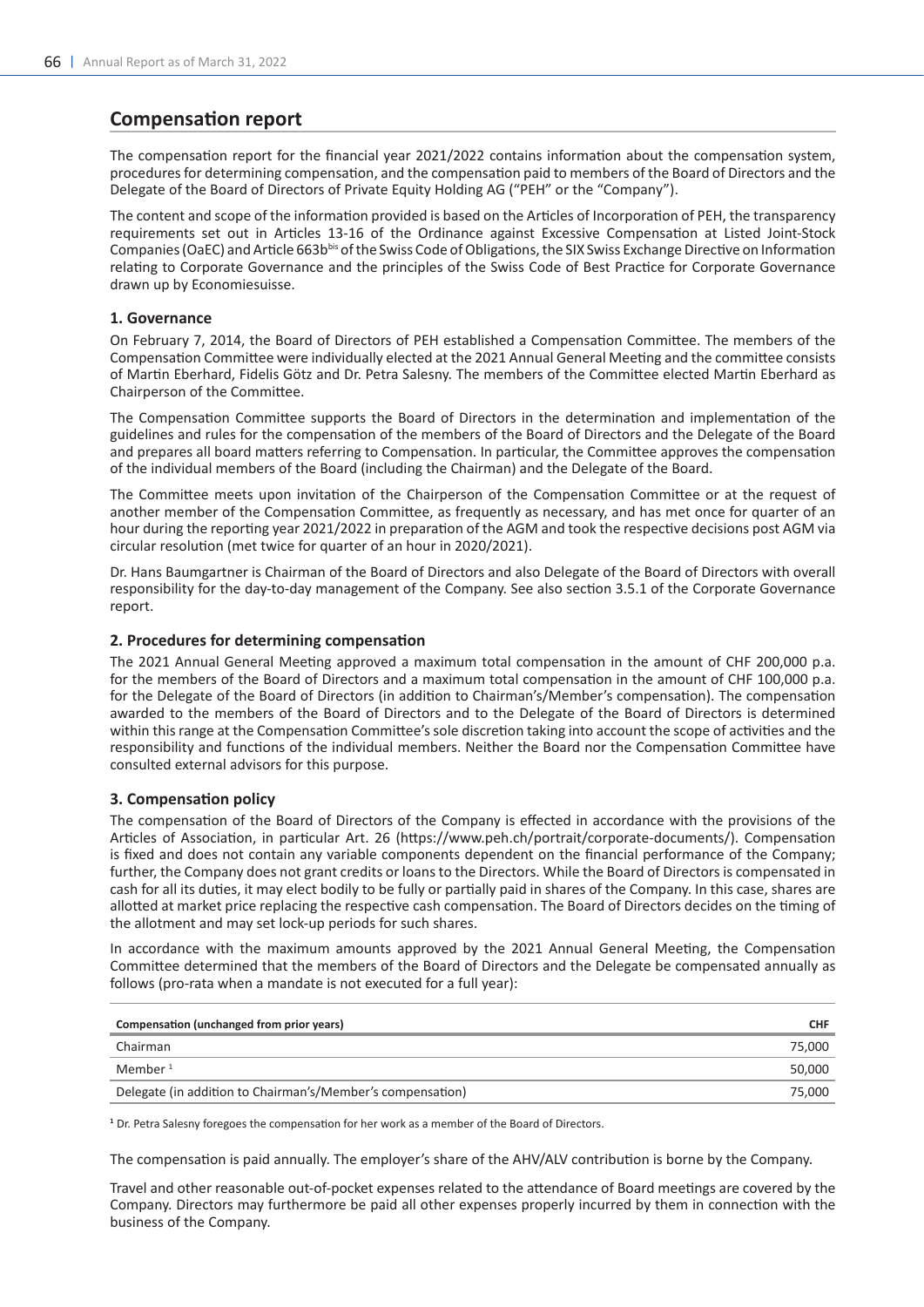## **3.1 Compensation for the financial years 2021/2022 and 2020/2021 (Article 14 OaEC)**

The following tables show the compensation for the members of the Board of Directors in the financial years 2021/2022 and 2020/2021. In addition, the Company paid a Directors & Officers liability insurance fee of CHF 38,850 (2020/2021: CHF 31,500). Travel and other out-of-pocket expenses amounted to CHF 1,214 (2020/2021: CHF 2,068).

The Board of Directors compensation is defined and paid out in CHF:

#### **Compensation for the financial year 2021/2022**

| As of 31 March 2022                                                     | <b>Base Compensation</b><br>(Cash)<br><b>CHF</b> | <b>Base Compensation</b><br>(Shares)<br><b>CHF</b> | Social security<br>payments<br><b>CHF</b> | Total<br>compensation<br><b>CHF</b> |
|-------------------------------------------------------------------------|--------------------------------------------------|----------------------------------------------------|-------------------------------------------|-------------------------------------|
| Dr. Hans Baumgartner,<br>Chairman & Delegate of the Board of Directors  | 75,000                                           | 75,000                                             | 7.076                                     | 157,076                             |
| Martin Eberhard,<br>Chairman of the Compensation Committee              | 25,000                                           | 25,000                                             | 3.206                                     | 53,206                              |
| Dr. Petra Salesny,<br>Member of the Compensation Committee <sup>1</sup> |                                                  |                                                    |                                           |                                     |
| Fidelis Götz,<br>Member of the Compensation Committee                   | 25,000                                           | 25,000                                             | 3.206                                     | 53,206                              |
| <b>Total</b>                                                            | 125,000                                          | 125,000                                            | 13,488                                    | 263,488                             |

#### **Compensation for the financial year 2020/2021**

| As of 31 March 2021                                                     | <b>Base Compensation</b><br>(Cash)<br><b>CHF</b> | <b>Base Compensation</b><br>(Shares)<br><b>CHF</b> | Social security<br>payments<br><b>CHF</b> | Total<br>compensation<br><b>CHF</b> |
|-------------------------------------------------------------------------|--------------------------------------------------|----------------------------------------------------|-------------------------------------------|-------------------------------------|
| Dr. Hans Baumgartner,<br>Chairman & Delegate of the Board of Directors  | 75,000                                           | 75,000                                             | 7,026                                     | 157,026                             |
| Martin Eberhard,<br>Chairman of the Compensation Committee              | 25,000                                           | 25,000                                             | 3,187                                     | 53,187                              |
| Dr. Petra Salesny,<br>Member of the Compensation Committee <sup>1</sup> |                                                  |                                                    |                                           |                                     |
| Fidelis Götz,<br>Member of the Compensation Committee                   | 25,000                                           | 25,000                                             | 3.187                                     | 53,187                              |
| Total                                                                   | 125.000                                          | 125.000                                            | 13,400                                    | 263,400                             |

<sup>1</sup> Dr. Petra Salesny foregoes the compensation for her work as a member of the Board of Directors.

#### **3.2 Loans and credits to Board Members and Management (Article 15 OaEC)**

For the financial year 2021/2022, no loans or credits by the Company or its Subsidiaries have been granted to members of the Board of Directors (2020/2021: None).

#### **3.3 Compensation, loans and credits to related parties (Article 16 OaEC)**

For the financial year 2021/2022, no further compensation, loans or credits by the Company or its Subsidiaries have been granted to related parties (2020/2021: None) in addition to the related party transactions described in Note 15 to the IFRS Financial Statements on page 37 of this report. While Dr. Petra Salesny foregoes the direct compensation for her work as a member of the Board of Directors, Dr. Petra Salesny is a Managing Partner and founding shareholder of Alpha Associates AG, which renders administrative services to PEH AG and is compensated for such services as disclosed in Note 15 on page 36 of this report. Alpha Associates AG does not indirectly and separately compensate Dr. Petra Salesny for her work as a member of the Board of Directors of PEH AG.

#### **3.4 Compensation to former Members of the Board of Directors or Management**

For the financial year 2021/2022, no compensation was paid to former members of governing bodies (2020/2021: None).